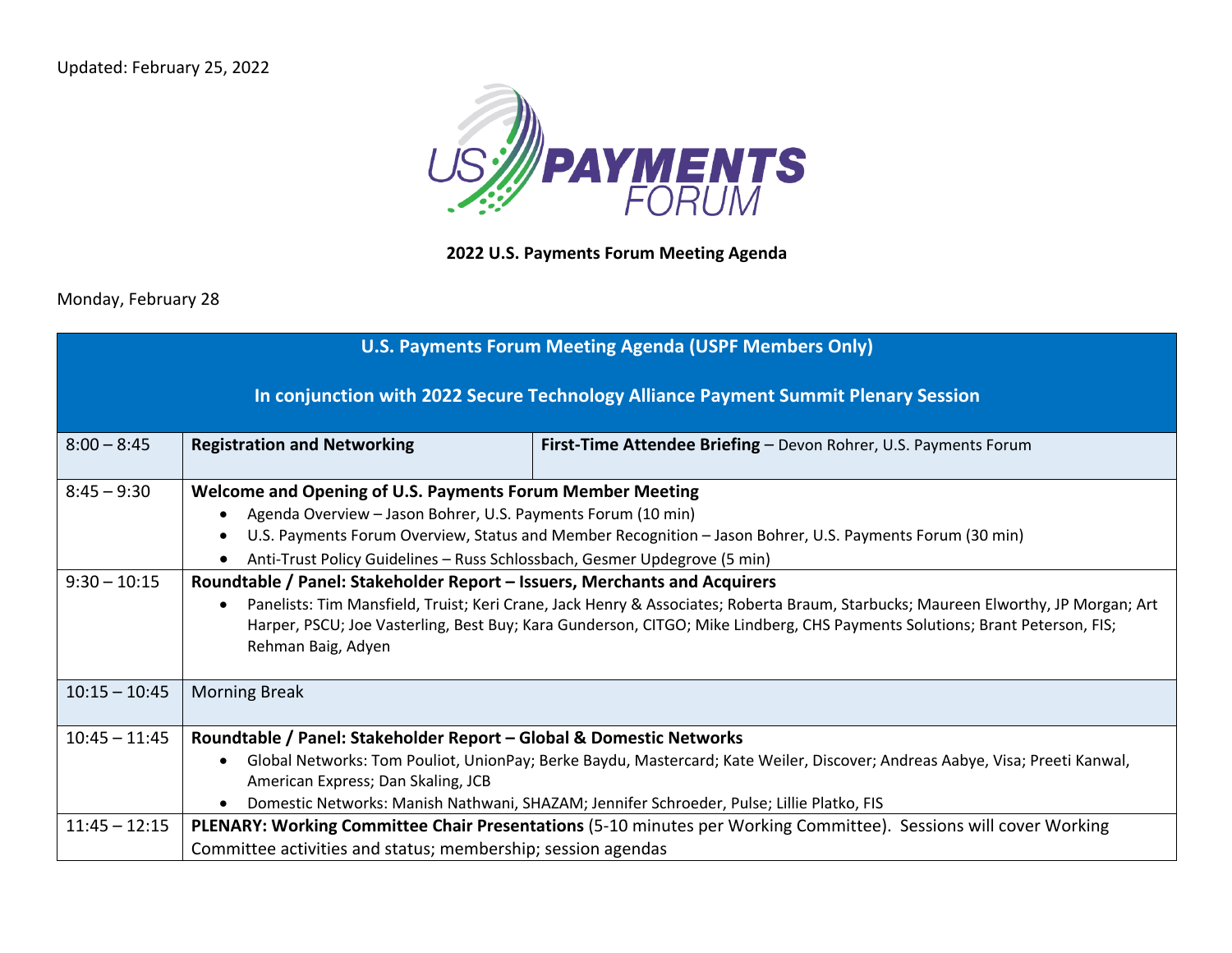| $12:15 - 1:15$ | Lunch                                                                                                               |                                                                  | <b>Steering Committee Communications Subcommittee</b><br>(Committee members only). |                                        |  |
|----------------|---------------------------------------------------------------------------------------------------------------------|------------------------------------------------------------------|------------------------------------------------------------------------------------|----------------------------------------|--|
| $1:15 - 2:15$  | <b>Break Out Discussion Group Sessions - Group 1</b>                                                                |                                                                  |                                                                                    |                                        |  |
|                | <b>ATM Working Committee</b>                                                                                        | <b>Communication &amp; Education</b><br><b>Working Committee</b> |                                                                                    | <b>Merchant SIG</b>                    |  |
|                |                                                                                                                     |                                                                  |                                                                                    |                                        |  |
|                | <b>Full Working Committee Session</b>                                                                               |                                                                  |                                                                                    | LEAD: Joe Vasterling, Best Buy         |  |
|                |                                                                                                                     | <b>Full Working Committee Session</b>                            |                                                                                    |                                        |  |
| $2:15 - 2:30$  | <b>Session Transition Time</b>                                                                                      |                                                                  |                                                                                    |                                        |  |
|                |                                                                                                                     |                                                                  |                                                                                    |                                        |  |
| $2:30 - 3:30$  | <b>Break Out Discussion Group Sessions - Group 2</b>                                                                |                                                                  |                                                                                    |                                        |  |
|                | <b>Petro Working Committee</b>                                                                                      |                                                                  | <b>Issuer SIG</b><br><b>Transit Contactless Open Payments</b>                      |                                        |  |
|                |                                                                                                                     | <b>Working Committee</b>                                         |                                                                                    |                                        |  |
|                | Full Working Committee Session                                                                                      |                                                                  |                                                                                    | LEAD: Keri Crane, Jack Henry &         |  |
|                |                                                                                                                     | <b>Full Working Committee Session</b>                            |                                                                                    | Associates                             |  |
| $3:30 - 3:45$  | <b>Break</b>                                                                                                        |                                                                  |                                                                                    |                                        |  |
|                |                                                                                                                     |                                                                  |                                                                                    |                                        |  |
| $3:45 - 5:00$  | <b>Break Out Discussion Group Sessions - Group 3</b>                                                                |                                                                  |                                                                                    |                                        |  |
|                | <b>Mobile &amp; Touchless Payments Working</b>                                                                      | <b>Testing &amp; Certification Working</b>                       |                                                                                    | <b>Debit Routing Working Committee</b> |  |
|                | <b>Committee</b>                                                                                                    | <b>Committee</b>                                                 |                                                                                    |                                        |  |
|                |                                                                                                                     |                                                                  |                                                                                    | <b>Full Working Committee Session</b>  |  |
|                | Full Working Committee Session                                                                                      | <b>Full Working Committee Session</b>                            |                                                                                    |                                        |  |
| $5:15 - 6:15$  | Steering Committee Meeting (Steering Committee members only)                                                        |                                                                  |                                                                                    |                                        |  |
| $5:15 - 7:30$  | Reception in Exhibit Hall (Opening of the Payments Summit – all registered U.S. Payments Forum members and Payments |                                                                  |                                                                                    |                                        |  |
|                | Summit attendees are welcome)                                                                                       |                                                                  |                                                                                    |                                        |  |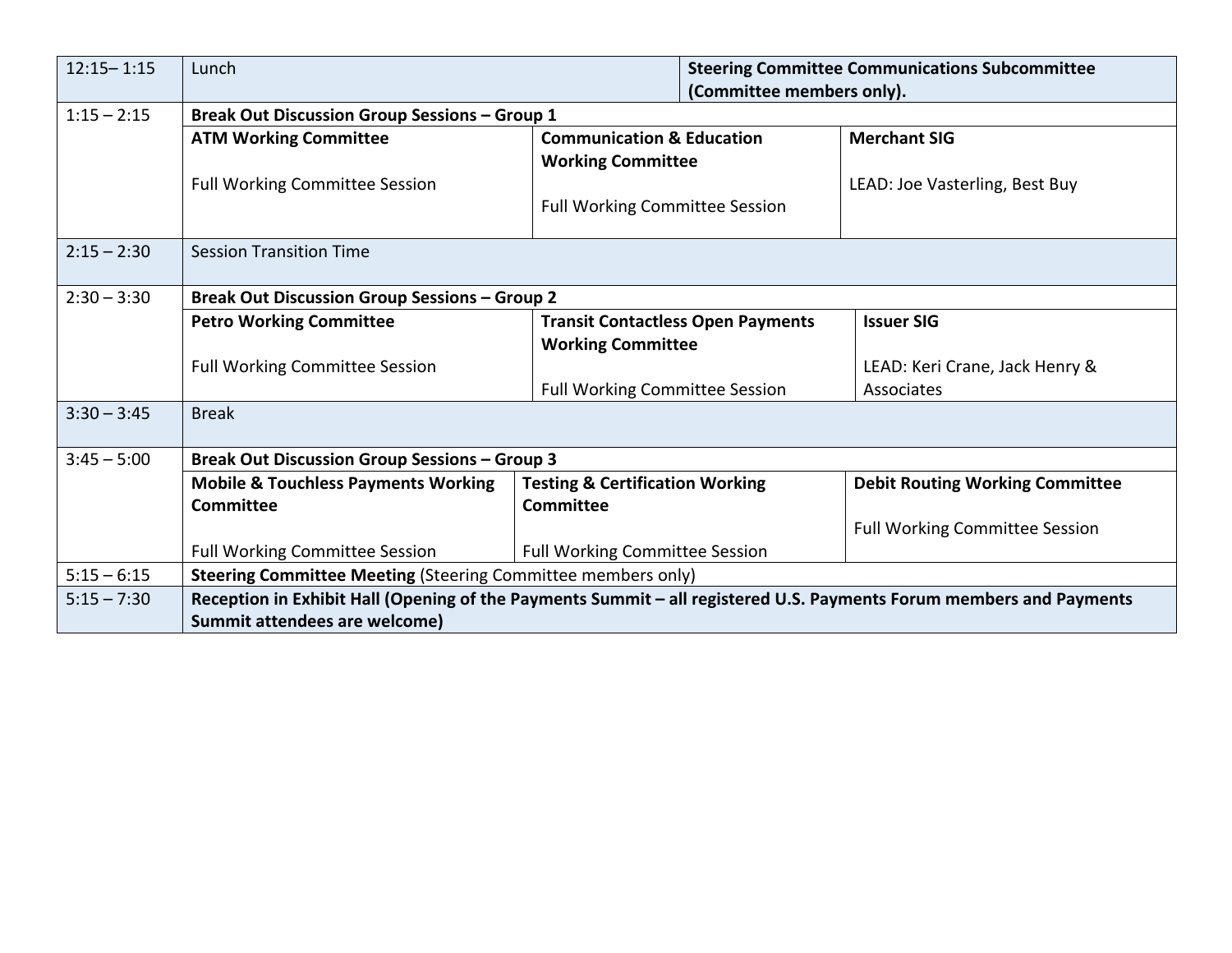## Tuesday, March 1

| <b>U.S. Payments Forum Meeting Agenda (USPF Members Only)</b> |                                                                                              |                                                                                                                                       | <b>PAYMENTS SUMMIT</b>                           |
|---------------------------------------------------------------|----------------------------------------------------------------------------------------------|---------------------------------------------------------------------------------------------------------------------------------------|--------------------------------------------------|
|                                                               | In conjunction with 2022 Secure Technology Alliance Payment Summit Plenary<br><b>Session</b> |                                                                                                                                       |                                                  |
| $8:00 - 8:45$                                                 | Coffee and Networking                                                                        |                                                                                                                                       | $8:45 - 5:15$<br>PLENARY KEYNOTE SESSIONS        |
| $8:45 -$<br>12:15                                             | NO U.S. PAYMENTS FORUM AGENDA DURING MORNING PAYMENTS<br><b>SUMMIT KEYNOTE SESSIONS</b>      |                                                                                                                                       |                                                  |
| $12:15 -$<br>1:15                                             | Lunch                                                                                        | <b>Working Committee Co-Chair / Steering</b><br><b>Committee Meeting (Steering Committee</b><br>and Working Committee co-chairs only) |                                                  |
| $1:15 - 2:15$                                                 | <b>Break Out Discussion Group Sessions - Group 4</b>                                         |                                                                                                                                       |                                                  |
|                                                               | <b>Communication &amp; Education</b>                                                         | <b>Payments Fraud Working Committee</b>                                                                                               | <b>Joint Petro / Testing &amp; Certification</b> |
|                                                               | <b>Working Committee Session</b>                                                             |                                                                                                                                       | <b>Working Committee</b>                         |
|                                                               |                                                                                              | Open Discussion on Quantum Computing:                                                                                                 |                                                  |
|                                                               | Working Group Session -<br><b>Tokenization Webinar Series</b>                                | Discovering the risks                                                                                                                 | <b>Full Working Committee Sessions</b>           |
| $2:15 - 2:45$                                                 | <b>Session Transition Time</b>                                                               |                                                                                                                                       |                                                  |
| $2:45 - 3:45$                                                 | <b>Break Out Discussion Group Sessions - Group 5</b>                                         |                                                                                                                                       |                                                  |
|                                                               | <b>Payments Fraud Working</b><br><b>Committee</b>                                            | Kernel in the Cloud Birds of a Feather<br><b>Session</b>                                                                              |                                                  |
|                                                               | Part 2: Continued discussion on<br><b>Quantum Computing</b>                                  | LEAD: Henk van Dam, UL                                                                                                                |                                                  |
| $3:45 - 4:15$                                                 | Break / Session Transition Time                                                              |                                                                                                                                       |                                                  |
| $4:15 - 5:15$                                                 | <b>Break Out Discussion Group Sessions - Group 6</b>                                         |                                                                                                                                       |                                                  |